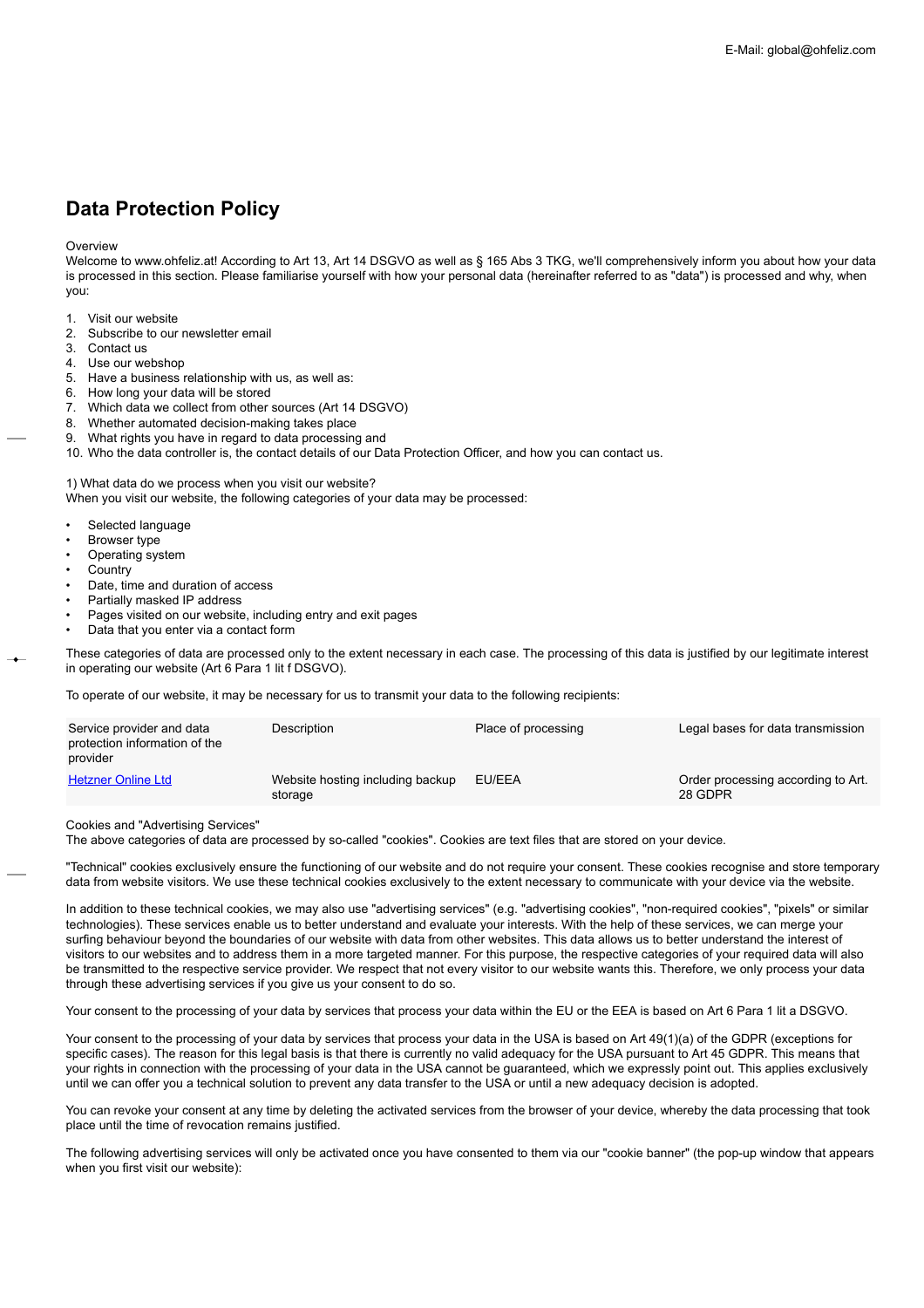| Service            | Description                                                                                                                                                                                                                                                                                    | Duration of storage | Place of processing | Legal Basis for Data<br>Transfer                                                                                                                                                   | Service provider<br>and data protection<br>information of the |
|--------------------|------------------------------------------------------------------------------------------------------------------------------------------------------------------------------------------------------------------------------------------------------------------------------------------------|---------------------|---------------------|------------------------------------------------------------------------------------------------------------------------------------------------------------------------------------|---------------------------------------------------------------|
| Google Tag Manager | Integration of Google<br>Tag Manager for easy<br>reloading of services<br>(The provider can<br>use the data collected<br>to contextualise and<br>personalise the ads<br>of its own advertising<br>network, especially if<br>you are logged into an<br>existing account of the<br>service)      | 24 Months           | EU/EEA, US          | Order processing<br>in accordance with<br>Art. 28 GDPR under<br>conclusion of the<br>final standard data<br>protection clauses in<br>accordance with Art. 46<br>Para. 3 lit a GDPR | provider<br><b>Google LLC</b>                                 |
| Google Analytics   | Analysis and<br>statistical evaluation<br>of the website (The<br>provider may use<br>the data collected<br>to contextualise and<br>personalise the ads<br>of its own advertising<br>network, especially if<br>you are logged into an<br>existing account of the<br>service)                    | 24 Months           | EU/EEA, US          | Order processing<br>in accordance with<br>Art. 28 GDPR under<br>conclusion of the<br>final standard data<br>protection clauses in<br>accordance with Art. 46<br>Para. 3 lit a GDPR | <b>Google LLC</b>                                             |
| Google Ads         | Targeted display of<br>online advertising<br>(The provider may<br>use the data collected<br>to contextualise and<br>personalise the ads<br>of its own advertising<br>network, especially if<br>you are logged into an<br>existing account of the<br>service)                                   | 3 months            | EU/EEA, US          | Order processing<br>in accordance with<br>Art. 28 GDPR under<br>conclusion of the<br>final standard data<br>protection clauses in<br>accordance with Art. 46<br>Para. 3 lit a GDPR | Google LLC                                                    |
| Google Optimize    | Optimisation of our<br>online offers and<br>website presentation<br>(The provider can<br>use the data collected<br>to contextualise and<br>personalise the ads<br>of its own advertising<br>network, especially if<br>you are logged into an<br>existing account of the<br>service)            | 18 months           | EU/EEA, US          | Order processing<br>in accordance with<br>Art. 28 GDPR under<br>conclusion of the<br>final standard data<br>protection clauses in<br>accordance with Art. 46<br>Para. 3 lit a GDPR | Google LLC                                                    |
| Facebook pixels    | Measuring the success 3 months<br>and optimisation of<br>online advertising<br>(The provider may<br>use the data collected<br>to contextualise and<br>personalise the ads<br>of its own advertising<br>network, especially if<br>you are logged into an<br>existing account of the<br>service) |                     | EU/EEA, US          | Order processing<br>in accordance with<br>Art. 28 GDPR under<br>conclusion of the<br>final standard data<br>protection clauses in<br>accordance with Art. 46<br>Para. 3 lit a GDPR | MetaPlatforms, Inc.                                           |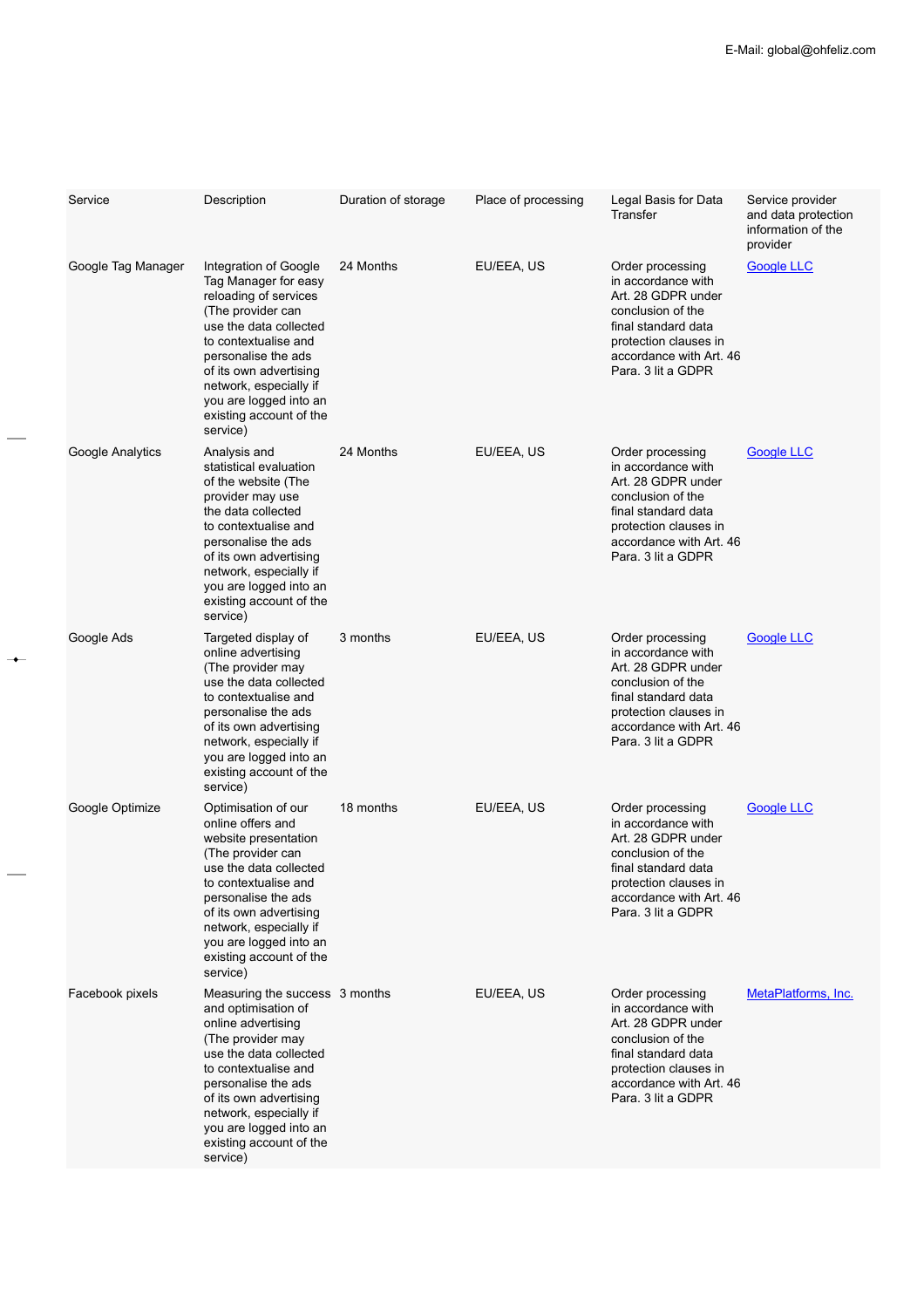| <b>TikTok pixels</b>         | Measuring the success 13 months<br>and optimisation of<br>online advertising<br>(The provider may<br>use the data collected<br>to contextualise and<br>personalise the ads<br>of its own advertising<br>network, especially if<br>you are logged into an<br>existing account of the<br>service) |           | EU/EEA, China, US | Order processing<br>in accordance with<br>Art. 28 GDPR under<br>conclusion of the<br>final standard data<br>protection clauses in<br>accordance with Art. 46<br>Para, 3 lit a GDPR | <b>TikTok Technology</b><br>Limited      |
|------------------------------|-------------------------------------------------------------------------------------------------------------------------------------------------------------------------------------------------------------------------------------------------------------------------------------------------|-----------|-------------------|------------------------------------------------------------------------------------------------------------------------------------------------------------------------------------|------------------------------------------|
| <b>Microsoft Advertising</b> | Targeted display of<br>online advertising<br>(The provider may<br>use the data collected<br>to contextualise and<br>personalise the ads<br>of its own advertising<br>network, especially if<br>you are logged into an<br>existing account of the<br>service)                                    | 13 months | EU/EEA, US        | Order processing<br>in accordance with<br>Art. 28 GDPR under<br>conclusion of the<br>final standard data<br>protection clauses in<br>accordance with Art. 46<br>Para, 3 lit a GDPR | <b>Microsoft Corporation</b>             |
| Criteo                       | Creation of<br>personalised<br>advertising offers                                                                                                                                                                                                                                               | 13 months | EU/EEA            | Order processing<br>according to Art. 28<br><b>GDPR</b>                                                                                                                            | <b>Criteo SA</b>                         |
| <b>AWIN</b>                  | Targeted display of<br>online advertising                                                                                                                                                                                                                                                       | 30 days   | EU/EEA            | Joint responsibility<br>according to Art 26<br><b>GDPR</b>                                                                                                                         | <b>AWIN AG</b>                           |
| <b>RTB House</b>             | Creation of<br>personalised<br>advertising offers                                                                                                                                                                                                                                               | 12 months | EU/EEA            | Order processing<br>according to Art. 28<br><b>GDPR</b>                                                                                                                            | <b>RTB House SA</b>                      |
| Hotjar                       | Optimisation of our<br>online offers and<br>website presentation                                                                                                                                                                                                                                | 12 months | EU/EEA            | Order processing<br>according to Art. 28<br><b>GDPR</b>                                                                                                                            | Hotjar Ltd.                              |
| <b>Commerce Connector</b>    | Optimisation of our<br>online offers                                                                                                                                                                                                                                                            | 14 days   | EU/EEA            | Order processing<br>according to Art. 28<br><b>GDPR</b>                                                                                                                            | <b>Commerce Connector</b><br><b>GmbH</b> |
| Hubspot                      | Optimisation of our<br>online offers                                                                                                                                                                                                                                                            | 6 months  | EU/EEA, US        | Order processing<br>in accordance with<br>Art. 28 GDPR under<br>conclusion of the<br>final standard data<br>protection clauses in<br>accordance with Art. 46<br>Para, 3 lit a GDPR | HubSpot, Inc.                            |
| Omniconvert                  | Optimisation of our<br>online offers and<br>website presentation                                                                                                                                                                                                                                | 6 months  | EU/EEA            | Order processing<br>according to Art. 28<br><b>GDPR</b>                                                                                                                            | <b>Omniconvert SRL</b>                   |
| Vimeo                        | Playing Vimeo video<br>services                                                                                                                                                                                                                                                                 | 24 Months | <b>USA</b>        | Order processing<br>in accordance with<br>Art. 28 GDPR under<br>conclusion of the<br>final standard data<br>protection clauses in<br>accordance with Art. 46<br>Para, 3 lit a GDPR | Vimeo LLC                                |
| SendinBlue                   | Analysis and statistical 24 Months<br>evaluation of the<br>website                                                                                                                                                                                                                              |           | EU/EEA            | Order processing<br>according to Art. 28<br><b>GDPR</b>                                                                                                                            | <b>SendinBlue GmbH</b>                   |
| Flashtalking                 | Targeted display of<br>online advertising                                                                                                                                                                                                                                                       | 60 months | EU/EEA            | Order processing<br>according to Art. 28<br><b>GDPR</b>                                                                                                                            | <b>Simplicity Marketing Ltd</b>          |

 $\rightarrow$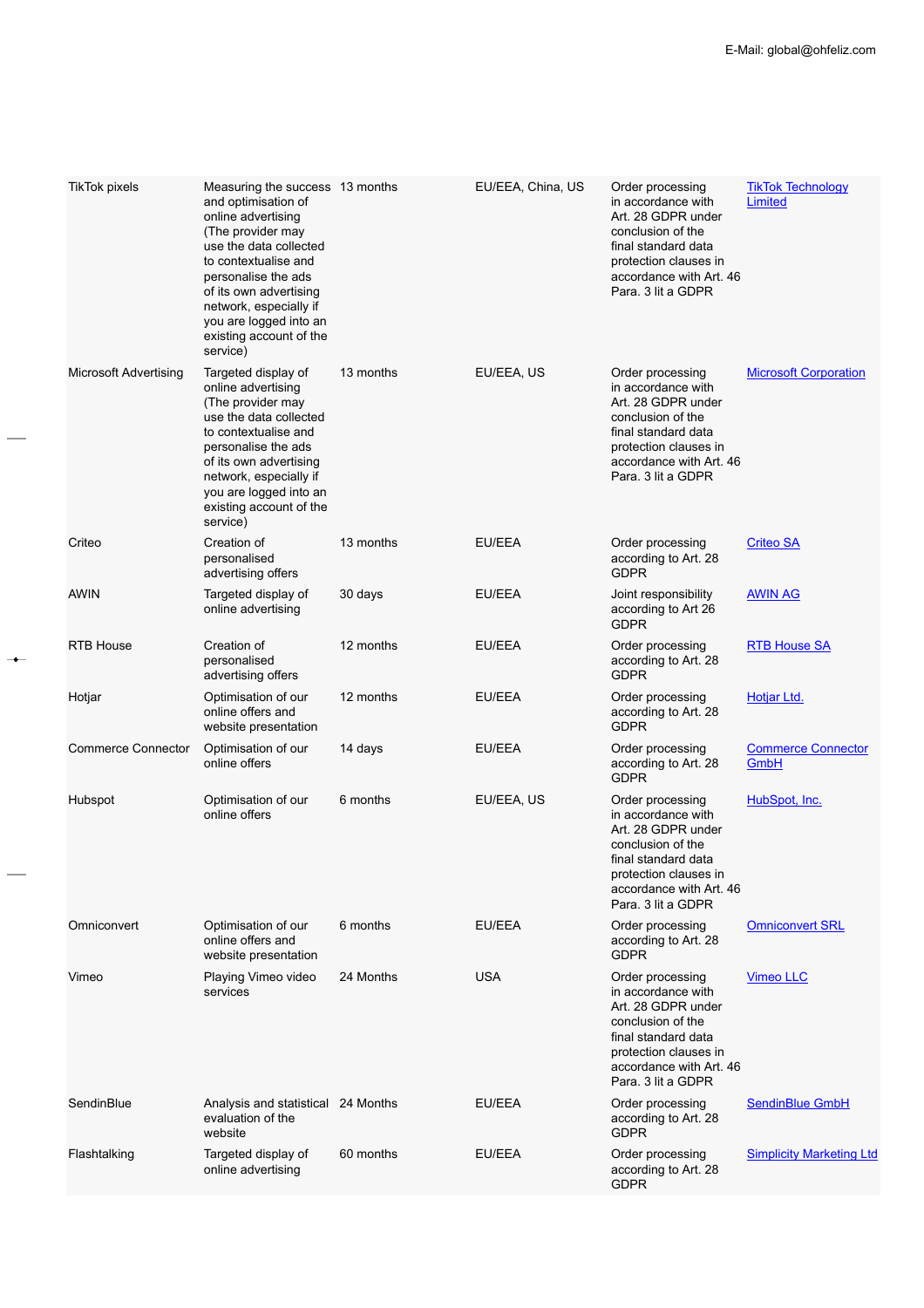| twiago   | Optimising our online<br>offer              | 30 days   | EU/EEA      | Order processing<br>according to Art. 28<br><b>GDPR</b> | twiago GmbH                            |
|----------|---------------------------------------------|-----------|-------------|---------------------------------------------------------|----------------------------------------|
| Outbrain | Optimising our<br>advertising campaigns     | 3 months  | EU/EWR, USA | Order processing<br>according to Art. 28<br><b>GDPR</b> | Outbrain Inc.                          |
| AdUp     | Establishing personal<br>advertising offers | 12 months | EU/EWR      | Order processing<br>according to Art. 28<br><b>GDPR</b> | <b>Axel Springer Teaser</b><br>Ad GmbH |

2) What data do we process when you sign up for our email newsletter?

The following categories of data may be processed (in addition to the data processed during your visit to our website) when you subscribe to our newsletters over e-mail:

• E-mail address

The processing of this data is based on your voluntary consent (Art 6 Para 1 lit a DSGVO). You can revoke this consent at any time by unsubscribing via the link provided in each newsletter or via your existing customer account, whereby the data processed up to the time of revocation remains justified. You are not obliged to provide this data, but we cannot provide you with a newsletter subscription without it.

In order to send our e-mail newsletters, it may be necessary for us to transmit your data to the following recipients:

| Service provider and data<br>protection information of the<br>provider | Description                   | Place of processing | Legal bases for data transmission             |
|------------------------------------------------------------------------|-------------------------------|---------------------|-----------------------------------------------|
| <b>AWS EMEA SARL</b>                                                   | Sending the e-mail newsletter | EU/EEA              | Order processing according to Art.<br>28 GDPR |
| SendinBlue GmbH                                                        | Sending the e-mail newsletter | EU/EEA              | Order processing according to Art.<br>28 GDPR |

3) What data do we process when you contact us?

When you contact us, the following categories of your data may be processed (in addition to the data processed during your visit to our website):

- Contact details
- E-mail address
- Telephone number
- Any order data
- Correspondence data, including any data you provide to us during communication

We process this data for the following purposes:

• Handling customer enquiries, customer care and other customer support services via e-mail, chat or telephone.

These categories of data are processed to the extent necessary for each case. The processing of this data is justified by our overriding legitimate interest in efficient and satisfactory communication (Art 6 Para 1 lit f DSGVO).

For this purpose, it may be necessary for us to transmit your data to the following recipients:

| Service provider and data<br>protection information of the<br>provider | Description                                                                      | Place of processing                                                         | Legal bases for data transmission                                                                                                                                         |
|------------------------------------------------------------------------|----------------------------------------------------------------------------------|-----------------------------------------------------------------------------|---------------------------------------------------------------------------------------------------------------------------------------------------------------------------|
| <b>Freshworks GmbH Germany</b>                                         | Customer inquiries and customer<br>care services via email, chat or<br>telephone | EU/EEA, occasionally USA if<br>you contact us via social media<br>platforms | Order processing in accordance<br>with Art. 28 GDPR under conclusion<br>of the final standard data protection<br>clauses in accordance with Art. 46<br>Para, 3 lit a GDPR |

4) What data do we process when you use our webshop?

When you use our webshop, the following categories of your data may be processed (in addition to the data processed during your visit to our website):

- Contact details
- Billing and shipping address
- E-mail address
- Telephone number
- Order and delivery data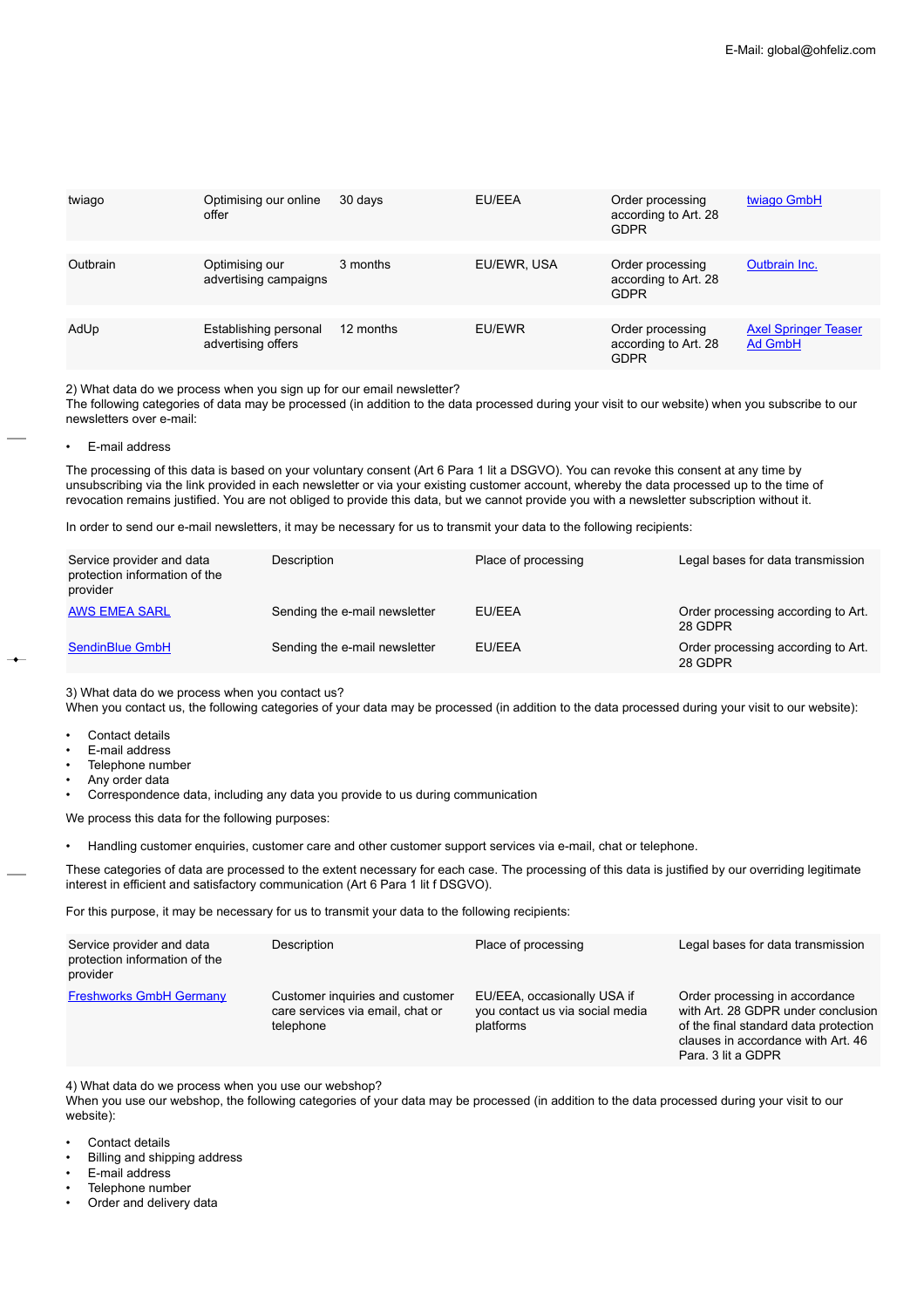- Account and payment data
- Data that you enter via a contact form
- Correspondence data, including all data you provide in connection with your order<br>• Date of birth (in the case of legally required proof of age)
- Date of birth (in the case of legally required proof of age)

We process this data for the following purposes:

- Processing the entire contractual relationship with you
- Transfer of orders to payment service providers
- Commissioning shipping or forwarding services, including drop-shipping
- Communication for processing orders
- Legally required storage as defined by the § 132 BAO (Federal Fiscal Code)
- Legally permitted direct advertising (e.g.: per mail, e-mail, satisfaction surveys, congratulatory letters, statistical evaluations); We would like to expressly inform you that you can object to the processing of your data for the purpose of direct advertising
- Prevention and clarification of cases of fraud or attempted fraud
- Assertion and defence of legal claims

Processing these categories of data occurs to the extent necessary in each case and is required for the fulfilment of the contract (Art 6 para 1 lit b DSGVO) or is justified by our overriding legitimate interest in smoothly running our business (Art 6 para 1 lit f DSGVO).

It may be necessary for us to transmit your data to the following recipients as required for the use in our webshop:

| Service provider and data<br>protection information of the<br>provider                                                                   | Description                                                                                                               | Place of processing                                               | Legal bases for data processing<br>and data transmission                                                                                                            |
|------------------------------------------------------------------------------------------------------------------------------------------|---------------------------------------------------------------------------------------------------------------------------|-------------------------------------------------------------------|---------------------------------------------------------------------------------------------------------------------------------------------------------------------|
| Logistics service provider<br>(Data protection information<br>according to the website of the<br>selected provider)                      | Transportation of orders                                                                                                  | Usually EU/EEA - but also third<br>countries in exceptional cases | Fulfilment of contract (Art 6 Para<br>1 lit b GDPR). If the recipient is<br>in a third country without a valid<br>adequacy decision - Art 49 Para 1<br>b and e GDPR |
| Drop-shipping/Drop-shipping<br>Service Provider<br>(Data protection information<br>according to the website of the<br>selected provider) | Execution of orders for products<br>that are not in stock and transfer<br>to logistics service providers for<br>transport | Usually EU/EEA - but also third<br>countries in exceptional cases | Fulfilment of contract (Art 6 Para<br>1 lit b GDPR). If the recipient is<br>in a third country without a valid<br>adequacy decision - Art 49 Para 1<br>b and e GDPR |
| <b>AWS EMEA SARL</b>                                                                                                                     | Sending automated emails                                                                                                  | EU/EEA                                                            | Overriding legitimate interests (Art 6<br>Para 1 lit f GDPR), order processing<br>in accordance with Art 28 GDPR                                                    |
| <b>Adven NV</b>                                                                                                                          | Payment Service Provider:<br>Processing of online transactions                                                            | EU/EEA                                                            | Overriding legitimate interests (Art 6)<br>Para 1 lit f GDPR)                                                                                                       |
| Klarna Bank AB (publ)                                                                                                                    | Payment Service Provider:<br>Processing of online transactions                                                            | EU/EEA                                                            | Overriding legitimate interests (Art 6)<br>Para 1 lit f GDPR)                                                                                                       |
| <b>SIX Payment Services Ltd</b>                                                                                                          | Payment Service Provider:<br>Processing of online transactions<br>for customers from Switzerland                          | Switzerland                                                       | Overriding legitimate interests (Art<br>6 Para 1 lit f GDPR) Switzerland:<br>valid adequacy decision in<br>accordance with Art 45 GDPR                              |
| <b>Amazon Payments Europe sca</b>                                                                                                        | Payment Service Provider:<br>Processing of online transactions                                                            | EU/EEA                                                            | Overriding legitimate interests (Art 6<br>Para 1 lit f GDPR)                                                                                                        |
| PayPal (Europe) S.à rl et Cie, SCA                                                                                                       | Payment Service Provider:<br>Processing of online transactions                                                            | EU/EEA                                                            | Overriding legitimate interests (Art 6)<br>Para 1 lit f GDPR)                                                                                                       |
| <b>Current iDEAL BV</b>                                                                                                                  | Payment Service Provider:<br>Processing of online transactions<br>for customers from the Netherlands                      | EU/EEA                                                            | Overriding legitimate interests (Art 6)<br>Para 1 lit f GDPR)                                                                                                       |

## Customer Account

You have the option of registering for a customer account. If you do so, the following categories of your data may also be processed:

- Order history and wish lists
- Product data (ratings, testimonials, questions and answers about products)
- Assigned customer number
- Customer segmentation

We process this data for the following purposes:

• Storage of your information in your customer account, including the publication of your ratings, reviews, questions and answers about products, insofar as you do this independently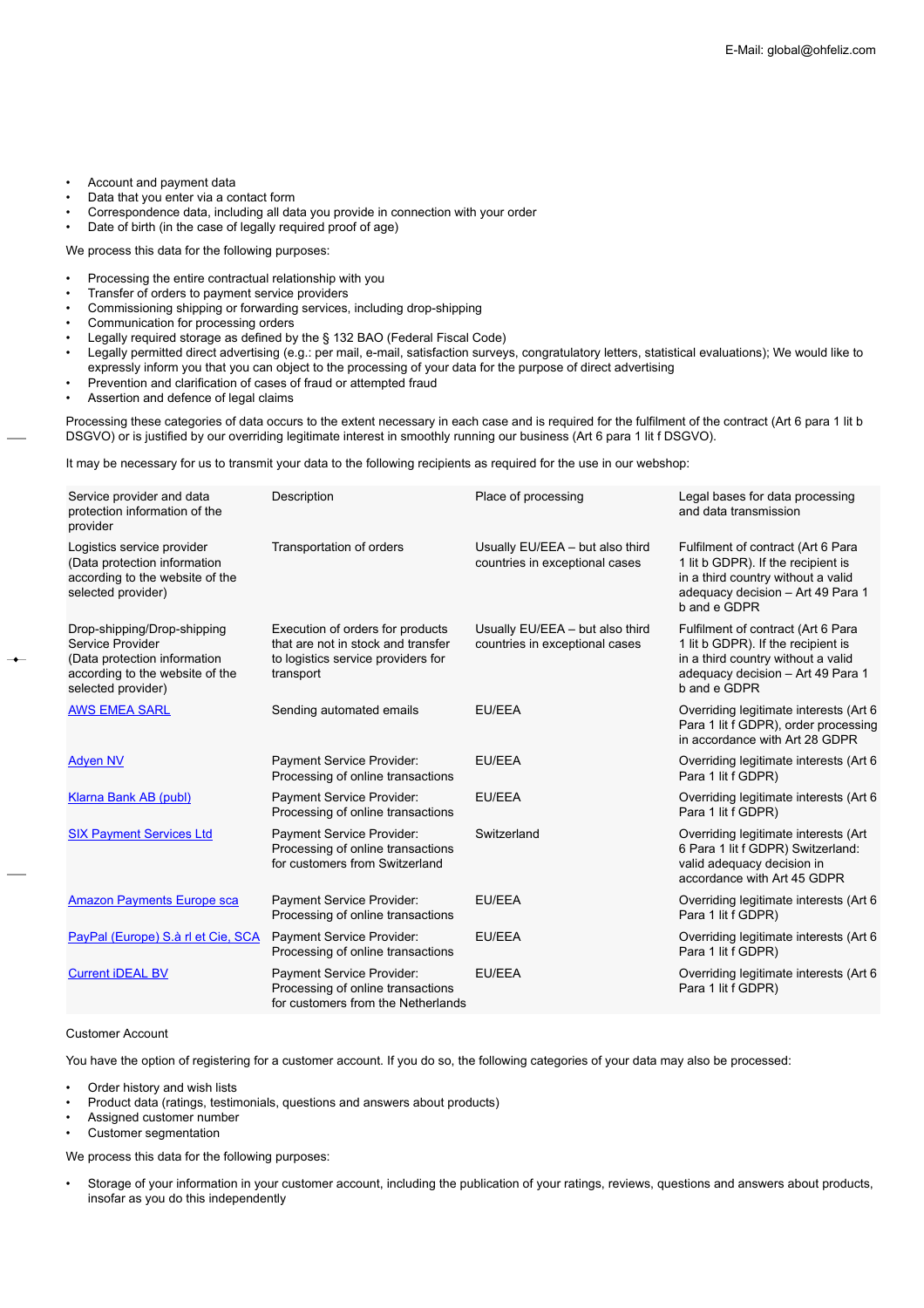Customer segmentation carried out to offer benefits.

This data is processed based on your voluntary consent (Art 6 para 1 lit a DSGVO). You can revoke this consent at any time, whereby the data processed up to the time of revocation remains justified. You are not obliged to register for a customer account, but we cannot provide you with the additional services mentioned above without a customer account.

### 5) Which data do we process if you have a business relationship with us?

In the course of our business relationship with partners or suppliers, we process the following categories of your data:

- Company data
- Contact details
- E-mail address
- Telephone number
- Business data, order, delivery and invoice data

• Correspondence data, including all data that you provide to us in connection with our business relationship.

We process this data for the following purposes:

- The initiation, maintenance and processing of our entire business relationship with you (e.g. pre-contractual obligations, invoicing of services, dispatch of documents, communication for processing the contract).
- Legally required storage as defined by the § 132 BAO (Federal Fiscal Code)
- Internal administration and management of our business relationship to the extent required (e.g.: Processing your business case, forwarding business cases to various departments, filing, archiving purposes, correspondence with you).
- Assertion and defence of legal claims

These categories of data are processed to the extent necessary in each case. If you do not provide us with this data, we will unfortunately not be able to process your business transaction.

Processing this data is necessary for the contractual fulfilment of our business relationship (Art 6 Para 1 lit b DSGVO), necessary for the fulfilment of our legal obligations in connection with retention periods (Art 6 para 1 lit c DSGVO) or justified by our overriding legitimate interest smoothly running our business (Art 6 Para 1 lit f DSGVO).

#### 6) How long will your data be stored?

We only store your data for as long as is necessary for the purposes for which we collected your data. In this context, statutory retention obligations must be taken into account (for example, for reasons of tax law, contracts, order data or other documents from a contractual relationship must generally be retained for a period of seven years (§ 132 BAO)). In justified individual cases, such as for the assertion and defence of legal claims, we may also store your data for up to 30 years after the termination of the business relationship.

We store the data that we process in the context of contacting you for up to three years from the time you last contacted us.

#### 7) Collection of data from other sources (Art 14 GDPR)

Data is only collected from other sources if you wish to enter into a business relationship with us as a partner or supplier in accordance with point 5. For this purpose, it may be necessary to carry out research on the business partner. This will only be done to the extent required. In this context, data may be retrieved and processed from the following sources:

| Source          | Public? | Affected Data            | Purpose/Justification         |
|-----------------|---------|--------------------------|-------------------------------|
| Company website | Yes     | Contact/structure data   | Contact for business purposes |
| Contractor      | No      | Name, address, phone no. | Contract fulfilment, delivery |

8) Does automated decision-making or profiling take place (Art 13 (2) (f) of the GDPR)?

No automated decision-making takes place on our website. However, over the order process, it is possible that the respective payment service provider uses profiling for fraud detection.

9) What rights do you have in regard to data processing?

We would like to inform you that, provided that the legal requirements are met, you have the right to:

- request information about what personal data we're processing (see Art 15 DSGVO for more details)
- demand the correction or completion of incorrect or incomplete data concerning you (see Art 16 DSGVO for more details)
- delete your data (see Art 17 DSGVO for more details), insofar as this does not conflict with any retention obligations
- restrict the processing of your data (see Art. 18 DSGVO for more details)
- data portability receipt of the data you have provided in a structured, common and machine-readable format (see Art. 20 of the GDPR).
- object to the processing of your data based on Article 6(1)(e) or (f) of the GDPR (see Art 21 of the GDPR). This applies particularly to the processing of your data for advertising purposes.

If we process your data on the basis of your consent, you have the right to revoke this consent at any time. This will not affect the lawfulness of the data processed up to that point (Art 7 (3) DSGVO).

If, contrary to expectations, your right to lawful processing of your data is violated, please contact us. We will endeavour to deal with your request promptly, at the latest within the statutory period of one month. You also always have the right to lodge a complaint with the supervisory authority responsible for data protection matters.

10) Who is responsible for data protection and how can you contact us?